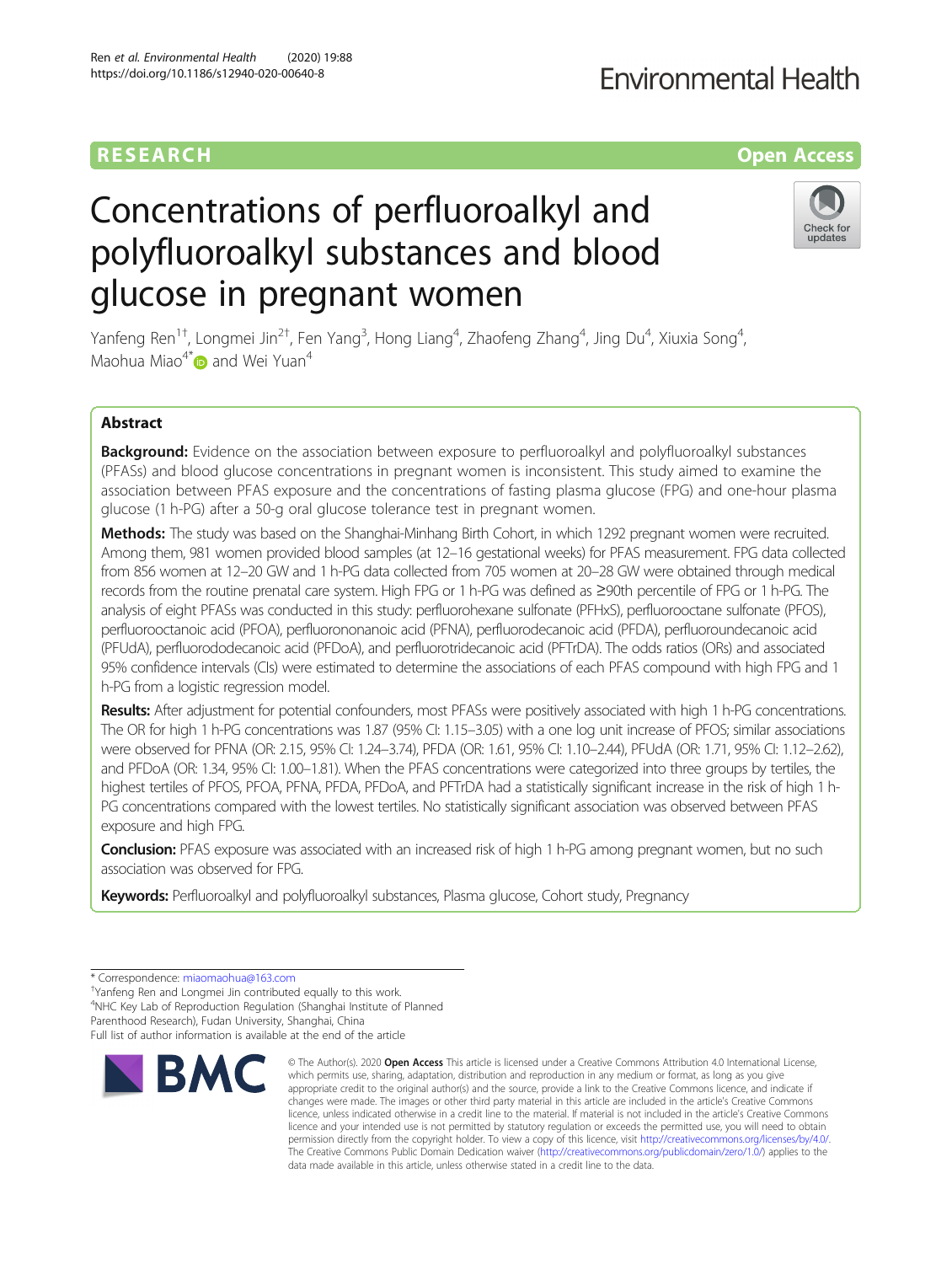# Introduction

Perfluoroalkyl and polyfluoroalkyl substances (PFASs), a group of man-made chemicals with water-, stain-, and grease-resistant properties, are used in a wide range of consumer products, including fast food packaging, stainresistant carpets, windshield washing fluid, fire-fighting foam, insecticides, and paints [[1\]](#page-8-0). Humans are widely exposed to PFASs through the ingestion of contaminated drinking water and food, as well as the inhalation of contaminated indoor air and dust [[2\]](#page-8-0). Some PFASs have been shown to bio-accumulate in organisms [[3\]](#page-8-0). The mean half-lives of PFASs in adult humans vary from 2.3 to 8.5 years [[4,](#page-8-0) [5\]](#page-8-0). The most commonly studied PFASs, including perfluorohexane sulfonate (PFHxS), perfluorooctane sulfonate (PFOS), perfluorooctanoate (PFOA), and perfluorononanoate (PFNA), are detected in the majority of human serum samples [\[6](#page-8-0)].

Animal studies have shown that PFAS exposure is associated with a wide range of adverse health effects, including the disruption of endocrine hormones, such as testosterone, estrogen, and thyroid hormones [\[7,](#page-8-0) [8\]](#page-8-0), alterations in serum lipid levels [[9](#page-8-0)], impaired glucose metabolism and insulin hypersensitivity  $[10]$  $[10]$  $[10]$ , and immune system disturbance  $[1, 9]$  $[1, 9]$  $[1, 9]$ . Human studies have also suggested the adverse effects of PFASs on the immune system [[11\]](#page-8-0), carcinogenesis [\[12\]](#page-8-0), pregnancy-induced hypertension, arterial atherosclerosis [\[13,](#page-8-0) [14](#page-8-0)], and glucose metabolism [[15](#page-8-0)–[19](#page-8-0)].

Although epidemiological studies have suggested that PFASs are associated with impaired glucose tolerance and homeostasis, insulin resistance, beta-cell dysfunction, and a higher risk of diabetes [[15](#page-8-0)–[19](#page-8-0)], the associations observed in the general population cannot be generalized to metabolically vulnerable pregnant women owing to their special, insulin-resistant state during pregnancy. The current evidence on the effects of PFASs on glucose metabolism in pregnant women is limited and inconclusive. In the Odense Child Cohort study, PFHxS and PFNA concentrations were associated with impaired glycemic status in pregnant women and may therefore enhance the risk of developing gestational diabetes mellitus (GDM) [\[20](#page-8-0)]. In another prospective study of 258 women, higher pre-pregnancy PFOA concentrations were associated with an increased risk of GDM, but the associations for six other PFASs were not statistically significant [\[21](#page-8-0)]. In contrast, Valvi et al. found no associations between PFOA, PFOS, PFHxS, PFNA, or perfluorodecanoic acid (PFDA) concentrations and the risk of GDM in pregnant women [\[22](#page-8-0)].

In the present study, we sought to evaluate the associations between PFAS exposure and fasting plasma glucose (FPG) and 1-h plasma glucose concentrations (1 h-PG) measured after a 50-g oral glucose tolerance test (OGTT) in pregnant women by using data from the Shanghai-Minhang Birth Cohort Study (S-MBCS).

#### **Methods**

# Study participants

All study participants were recruited from the S-MBCS between April 2012 and December 2012. Pregnant women attending their first routine antenatal care at the Maternal and Child Health Hospital of Minhang district in Shanghai were consecutively recruited if: 1) they were at 12–16 gestational weeks (GW) of pregnancy; 2) they were registered residents of Shanghai; 3) they had no history of chronic disease of the liver, kidney, or other organs; 4) they planned to give birth in the study hospital; and 5) they were willing to participate in specified interviews during pregnancy and after delivery. Among 1670 pregnant women who were invited, 1292 pregnant women were recruited, corresponding to a response rate of 77.4%.

#### Exposure assessment and quality control

Blood samples for PFASs measure were collected at recruitment, and plasma samples were separated and stored at − 80 °C, before they were transported to the Center for Disease Control and Prevention in Hubei Province for the assay of PFAS.

High-performance liquid chromatography coupled with tandem mass spectrometry (Agilent Technologies Inc., USA) was used for the quantitative measurement of PFASs. The information on sample collection, separation, reservation, transportation, quantification, limit of detection (LOD), and quality control has been detailed previously [\[6](#page-8-0)]. Among the 11 PFASs measured in our study, eight PFASs with detection rates above 90%, including PFHxS, PFOS, PFOA, PFNA, PFDA, perfluorododecanoic acid (PFDoA), perfluoroundecanoic acid (PFUdA), and perfluorotridecanoic acid (PFTrDA), were included in the final analyses.

An internal standard approach was used to aid quantification. Milli-Q water was used to perform procedural blank analysis for each batch of samples. The concentrations of each detected congener should be more than three times of that in the procedural blank, and were corrected by subtracting the procedural blank concentration in the present study. LOD was defined as the concentration with a signal-tonoise ratio equal to or greater than 3. All the recoveries ranged from 71.5–112.3%. A five point calibration curve was drawn and each precursor ranged from 0.02–20.00 ng/mL. Calibration curves presented a linear pattern over the concentration range of the precursor.

#### Glucose and covariate measurement

The information on plasma glucose concentrations in pregnant women was collected from the medical records of the prenatal care system, and included results for FPG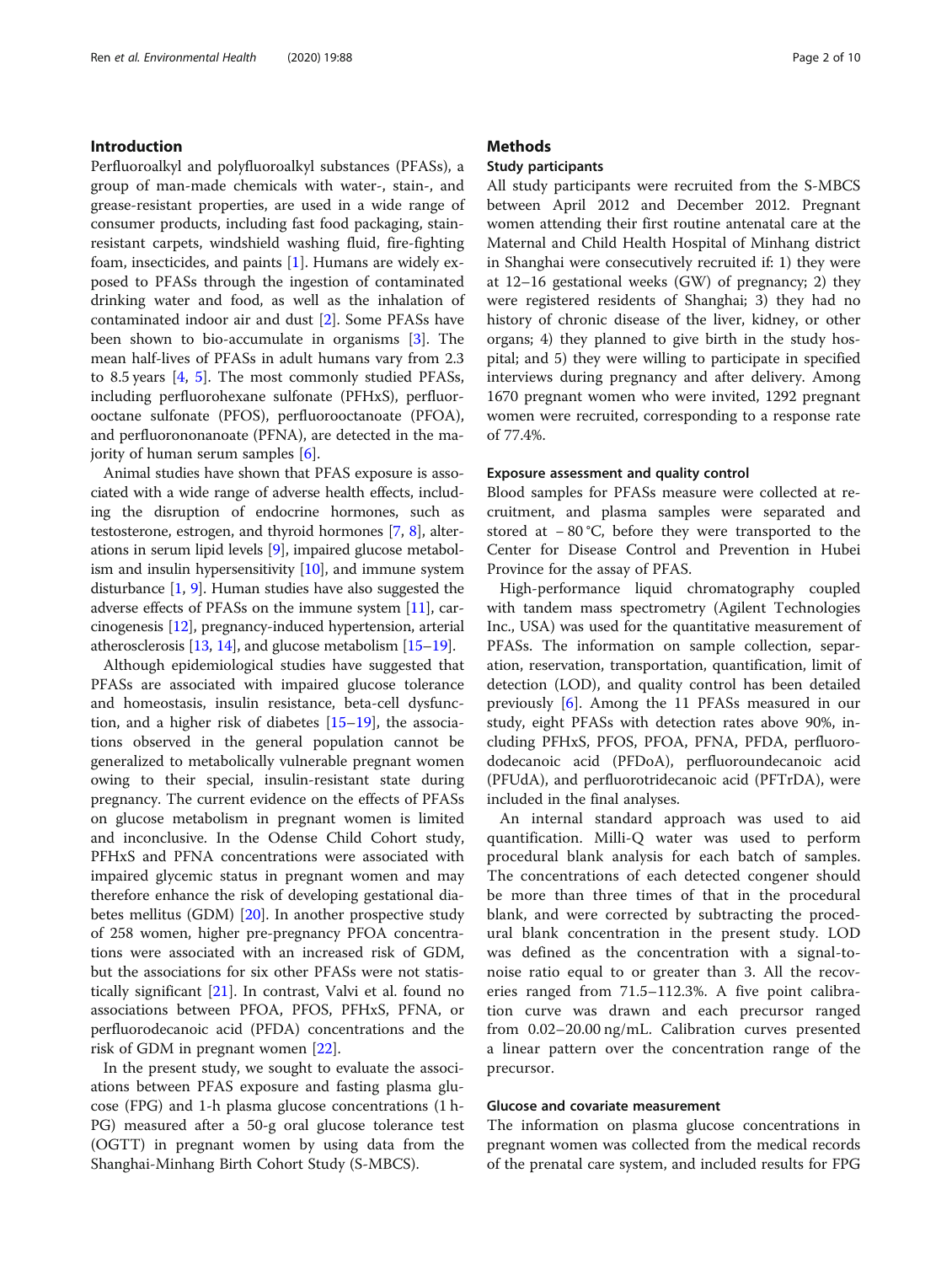and 1 h-PG. In the study hospital within the study period, pregnant women were asked to provide blood after overnight fasting for FPG testing at their earliest conveniences, generally within 1 week after their first antenatal care. It was suggested that pregnant women underwent a 1 h 50-g OGTT at 20 GW in order to screen for gestational diabetes, if they were considered to have a high risk of  $GDM(n = 37)$ , i.e., FPG ≥ 6.1 mmol/L  $(110 \text{ mg/dL})$   $[23]$  $[23]$ , or overweight and obese(i.e., BMI  $\geq$  25 kg/m<sup>2</sup>) [\[24](#page-8-0)]; otherwise, it was suggested that the examination of 1 h-PG was performed between 24 and 28 GW. The 50-g OGTT was performed after an overnight fasting, also. The distribution of gestational weeks in which the FPG and 1 h-PG examination was performed is shown in Supplemental Table [S1.](#page-7-0) Information on whether the women had been diagnosed with GDM was extracted through medical records at birth.

A structured questionnaire was used by trained interviewers to collect information on the covariates. The women were asked about age, per capita household income, education level, passive smoking, height, prepregnancy weight, parity, history of abortion and stillbirth, pregnancy complications, etc. Pre-pregnancy BMI

 $(kg/m<sup>2</sup>)$  was calculated as body weight divided by body height squared.

#### Statistical analysis

Among the 1292 pregnant women recruited, 1225 women delivered singleton live births, and 981 women provided blood samples at enrollment for PFAS measurement. FPG concentrations measured at 12–20 GWs were obtained for 856 women, and 1 h-PG concentrations measured at 20–28 GWs were obtained for 705 pregnant women. Pregnant women who had data on PFASs and FPG concentrations were included in this study (Fig. 1). We first described and compared the demographic characteristics of the included and excluded pregnant women. The means and standard deviations (SD) were used to describe the distributions of FPG and 1 h-PG according to the demographic characteristics of the included pregnant women. A logistic regression model was used to examine the association between PFAS exposure and plasma glucose, with the 90th percentiles of FPG (4.6 mmol/L, i.e., 83 mg/dL) and 1 h-PG (8.3 mmol/L, i.e., 149 mg/dL) used as the cutoff value. Natural logarithm (ln)-transformed PFAS concentrations were first included in logistic

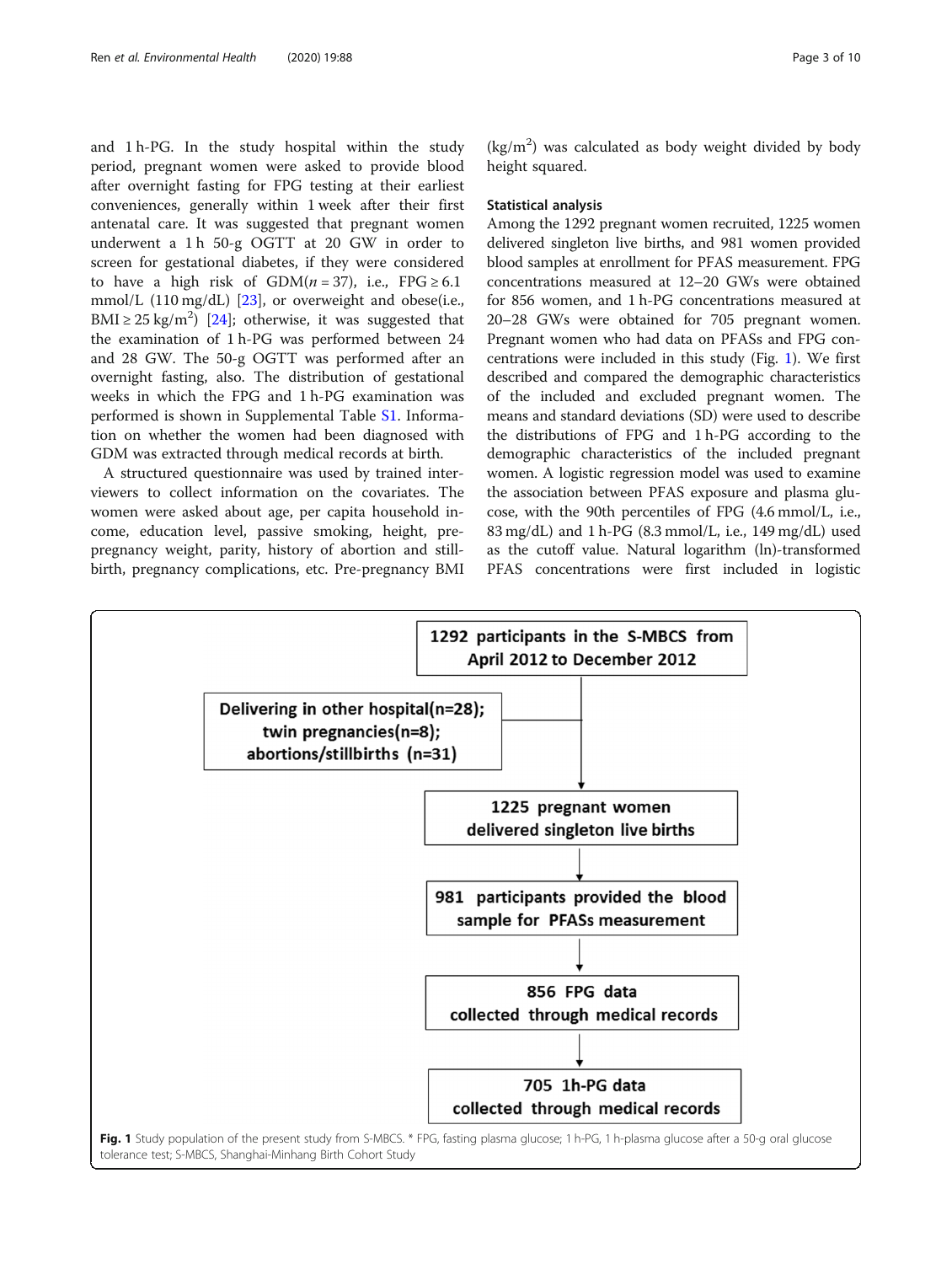regression models, and those with concentrations below the LOD were assigned a value of  $LOD/\sqrt{2}$ . PFAS concentrations were also categorized into three groups by tertiles (T1: lowest tertile; T2: middle tertile; and T3: highest tertile) and included in the logistic regression models with the lowest tertile as the reference group. Odds ratios (ORs) and associated 95% confidence intervals (CIs) were estimated for the association between each PFAS and high FPG/1 h-PG (i.e.,  $\geq$ 90th of FPG concentration or  $\geq$  90th of 1 h-PG concentration). Based on tertiles, the concentrations were transformed to ordinal data and assigned to all persons to calculate p-trend values. In addition, multiple linear regressions were used to analyze the association between PFASs and continuous plasma glucose concentrations.

Potential confounders were identified a prior according to the previous literature. Age of pregnant women, education, economic income, pre-pregnancy BMI, passive smoking, parity, history of abortion and stillbirth and pregnancy complications, including bleeding, thyroid disease and pregnancy-induced hypertension [[20](#page-8-0), [21,](#page-8-0) [25\]](#page-8-0) were identified, and a directed acyclic graphs (Supplemental Figure [S1](#page-7-0)) was used to evaluate the appropriation of covariates. We did not adjust for alcohol consumption( $n = 6$ ) in the final models because of the low prevalence. The statistical assumptions of logistic regressions were evaluated and met, including linear relationship of independent variables with logit(p), outliers, and colinearity of independent variables.

Several sensitivity analyses were performed to test the robustness of the primary results:1) Considering the potential effect of pre-pregnancy BMI on GDM [\[20\]](#page-8-0) and the variation in PFAS concentrations across BMI, we repeated the analysis in women with a pre-pregnancy BMI of  $\langle 25 \text{ kg/m}^2$  to eliminate the confounding effect of BMI. 2) To test the generalizability of the results, we repeated the analyses in pregnant women without GDM. 3) To examine whether the associations of PFASs with FPG/1 h-PG were time-dependent, we performed subgroup analyses for different spans of GW at glucose measurement (for FPG, at 12–14 GWs and 15–20 GWs; for 1 h-PG, at 20–23 GWs and 24–28 GWs). Statistical Analysis System (SAS) software version 9.3 (SAS Institute, Inc., Cary, NC, USA) was used for statistical analysis. P values of < 0.05 were considered statistically significant.

#### Results

Table 1 presents the characteristics of the included pregnant women are compared with those of the excluded women in the study. The majority of women included in the present analyses were nulliparous (86.1%), 25–35 years of age (81.43%), with a BMI between 18.5–24.9 kg/  $m<sup>2</sup>$  (74.17%), with a household income per capita of  $>$ 

Table 1 Characteristics of the included and excluded pregnant women

| Characteristics                        | Included<br>$(N = 856)$<br>N (%) /<br>Mean $\pm$ SD | Excluded<br>$(N = 369)$<br>N (%) /<br>$Mean \pm SD$ | P-value of Student's<br>t-test or Chi-square test |
|----------------------------------------|-----------------------------------------------------|-----------------------------------------------------|---------------------------------------------------|
| Maternal age at enrollment (years)     |                                                     |                                                     |                                                   |
| Mean $\pm$ SD                          | $27.8 \pm 3.3$                                      | $27.8 \pm 3.4$                                      | 0.784                                             |
| < 25                                   | 128 (15.0)                                          | 56 (15.2)                                           | 0.454                                             |
| $25 - 35$                              | 697 (81.4)                                          | 294 (79.7)                                          |                                                   |
| $\geq 35$                              | 31(3.6)                                             | 19(5.1)                                             |                                                   |
| Pre-pregnancy BMI (kg/m <sup>2</sup> ) |                                                     |                                                     |                                                   |
| Mean $\pm$ SD                          | $20.4 \pm 2.4$                                      | $20.5 \pm 2.4$                                      | 0.732                                             |
| < 18.5                                 | 176 (20.9)                                          | 68 (18.7)                                           | 0.666                                             |
| $18.5 - 24.9$                          | 627 (74.6)                                          | 279 (76.6)                                          |                                                   |
| $\geq 25$                              | 37(4.4)                                             | 17(4.7)                                             |                                                   |
| Maternal education                     |                                                     |                                                     |                                                   |
| Below high<br>school                   | 76 (8.9)                                            | 43 (11.7)                                           | 0.314                                             |
| High School                            | 125 (14.6)                                          | 50 (13.5)                                           |                                                   |
| College or<br>above                    | 653 (76.5)                                          | 276 (74.8)                                          |                                                   |
| Per capita household income (CNY)      |                                                     |                                                     |                                                   |
| < 4000                                 | 176 (21.0)                                          | 57 (16.2)                                           | 0.151                                             |
| 4000-8000                              | 495 (59.1)                                          | 224 (63.8)                                          |                                                   |
| > 8000                                 | 167 (19.9)                                          | 70 (19.9)                                           |                                                   |
| Passive smoking                        |                                                     |                                                     |                                                   |
| Yes                                    | 295 (40.4)                                          | 109 (43.9)                                          | 0.320                                             |
| No                                     | 436 (59.6)                                          | 139 (56.1)                                          |                                                   |
| Pregnancy complication                 |                                                     |                                                     |                                                   |
| Yes                                    | 53 (6.19)                                           | 22(6.0)                                             | 0.878                                             |
| No                                     | 803 (93.8)                                          | 347 (90.0)                                          |                                                   |
| History of abortion and stillbirth     |                                                     |                                                     |                                                   |
| Yes                                    | 320 (37.4)                                          | 147 (39.8)                                          | 0.271                                             |
| No                                     | 536 (62.6)                                          | 222 (60.2)                                          |                                                   |
| Parity                                 |                                                     |                                                     |                                                   |
| 0                                      | 732 (86.1)                                          | 296 (80.8)                                          | 0.020                                             |
| $\geq$ 1                               | 118 (13.9)                                          | 70 (19.1)                                           |                                                   |

4000 CNY/month, well educated (76.46% college-level education or above), without pregnancy complication (93.8%), without history of abortion and stillbirth (62.6%). Approximately 40% of women were exposed to passive smoking during pregnancy. The distributions of these demographic characteristics were not significantly different between the included and excluded women except parity.

Table [2](#page-4-0) presents PFHxS, PFOS, PFOA, PFNA, and PFDA were detected in all maternal plasma samples, while PFUdA, PFDoA and PFTrDA were detected in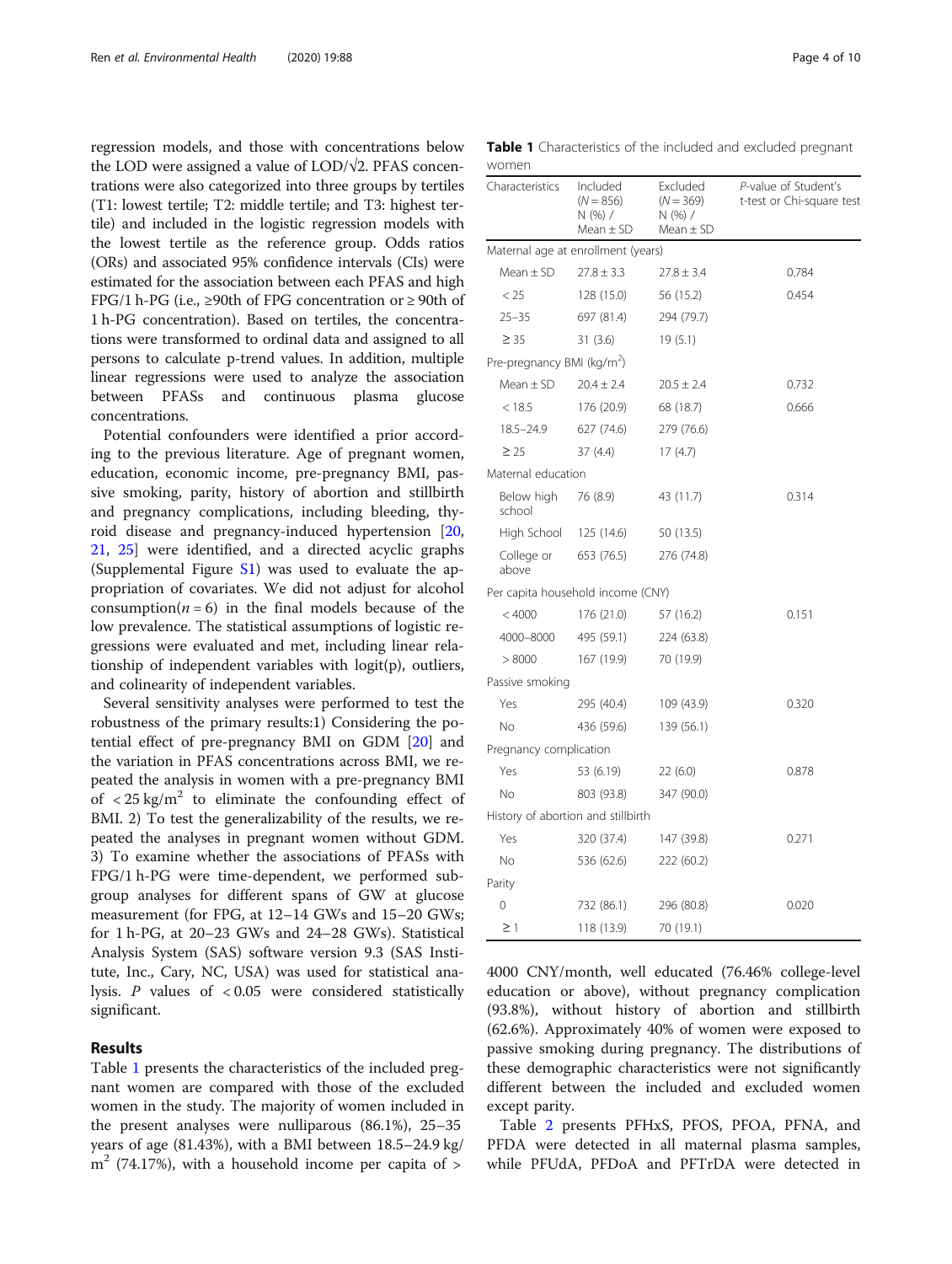<span id="page-4-0"></span>Table 2 PFASs concentrations (ng/mL) of the included pregnant women  $(N = 856)$ 

| PFAS        | LOD.  | $>$ LOD $(N$<br>%    | <b>GM</b><br>(GSD) | Percentiles |      |      |      |      |
|-------------|-------|----------------------|--------------------|-------------|------|------|------|------|
|             |       |                      |                    | 5th         | 25th | 50th | 75th | 95th |
| PFHxS       | 0.015 | 856 (100)            | 2.7(1.5)           | 1.3         | 2.1  | 2.8  | 3.6  | 5.6  |
| PEOS        | 0.02  | 856 (100)            | 10.7(1.7)          | 4.2         | 7.6  | 10.7 | 15.7 | 25.6 |
| PFOA        | 0.01  | 856 (100)            | 19.9(1.6)          | 9.3         | 15.5 | 20.2 | 270  | 38.8 |
| PFNA        | 0.02  | 856 (100)            | 1.8(1.6)           | 0.8         | 1.3  | 1.8  | 2.5  | 4.0  |
| PFDA        | 0.01  | 856 (100)            | 2.0(1.9)           | 0.7         | 1.3  | 2.0  | 3.2  | 6.2  |
| PFUdA       | 0.01  | 855 (99.9)           | 1.6(2.0)           | 0.5         | 1.0  | 1.5  | 2.54 | 4.5  |
| PFDoA       | 0.015 | 776 (90.6)           | 0.1(2.2)           | <b>LOD</b>  | 0.1  | 0.1  | 0.2  | 0.4  |
| PFTrDA 0.02 |       | 745 (87.0) 0.1 (2.1) |                    | <b>LOD</b>  | 0.1  | 0.1  | 0.2  | 0.4  |

Note: LOD limit of detection, GM geometric mean, GSD geometric standard deviation

about 90% samples. PFOA and PFOS had the highest concentrations (PFOA:  $GM = 20.2$  ng/mL; PFOS:  $GM =$ 10.8 ng/mL), followed by PFHxS  $(GM = 2.7 \text{ ng/mL})$ , PFDA (2.2 ng/mL), PFNA (1.8 ng/mL), and PFUdA (1.6 ng/mL), while PFDoA and PFTrDA had the lowest concentrations.

Table [3](#page-5-0) presents the concentrations of FPG and 1 h-PG according to the demographic characteristics of the subjects. The mean (SD) FPG and 1 h-PG concentrations were 4.04 (0.45) mmol/L (i.e., 72.7(8.1) mg/dL) and 6.46 (1.37) mmol/L (i.e., 116.3(24.7) mg/dL), respectively. The concentrations of FPG and 1 h-PG were comparable across pregnant women with different BMI, household income, passive smoking status, pregnancy complication and history of abortion and stillbirth. The concentration of 1 h-PG was higher in pregnant women who were older or had higher education levels, but not in those with FPG. The concentration of FPG was lower in nulliparous pregnant women, but not in those with 1 h-PG.

Table [4](#page-6-0) presents that higher concentrations of PFOS, PFOA, PFNA, PFDA, PFDoA, and PFTrDA were associated with an increased risk of high FPG; however, the associations were not statistically significant ( $AOR<sub>PTOS</sub> = 1.28$ , 95% CI: 0.85–1.93; AOR $_{\text{PFOA}}$  = 1.31, 95% CI: 0.77–2.22; AOR $_{\text{PFNA}}$  = 1.55, 95% CI: 0.98-2.46;  $AOR<sub>PPDA</sub> = 1.24$ , 95% CI: 0.87-1.76; AOR<sub>PFDoA</sub> = 1.09, 95%CI: 0.87–1.37; AOR<sub>PFTrDA</sub> = 1.12, 95% CI: 0.89–1.40). Higher concentrations of PFASs were associated with an increased risk of high 1 h-PG, except for PFHxS, and the associations with PFOS, PFNA, PFDA, PFUdA, and PFDoA were statistically significant after adjustment for potential confounders  $(AOR_{\text{PFOS}} = 1.87, 95\% \text{ CI: } 1.15-3.05;$ AOR<sub>PFNA</sub> = 2.15, 95% CI: 1.24–3.74; AOR<sub>PFDA</sub> = 1.61, 95% CI: 1.10–2.44;  $AOR_{PFUdA} = 1.71$ , 95% CI: 1.12–2.62;  $AOR_{PF}$ .  $_{\text{DoA}}$  = 1.34, 95% CI: 1.00–1.81). In addition, multiple linear regressions were also used to analyze the association between PFASs and plasma glucose. Similar results were found in multiple linear regression as in logistic regression model, although the association of PFDoA with 1 h-PG is not statistically significant (Supplemental Table [S2\)](#page-7-0).

We further examined the associations between the categorized PFAS concentrations and FPG/1 h-PG. Weak associations between the highest tertiles of PFASs and an increased risks of high FPG were observed, but the associations were not statistically significant (Fig. [2\)](#page-6-0). Compared with pregnant women with the lowest tertiles of PFASs, the risk of high 1 h-PG was increased in women with the highest tertiles of PFASs, with statistically significant associations observed for PFOS, PFNA, PFDA, PFUdA, and PFDoA ( $AOR_{PFOS} = 2.28$ , 95% CI: 1.09–4.75;  $AOR_{PPNA} =$ 2.27, 95% CI: 1.11–4.66; AOR<sub>PFDA</sub> = 2.37, 95% CI: 1.18– 4.73; AOR<sub>PFUdA</sub> = 2.87, 95% CI: 1.25–5.61; AOR<sub>PFDoA</sub> = 2.52, 95% CI: 1.21–5.26) (Fig. [3\)](#page-7-0). Linear trends were observed between the tertiles of PFOS, PFNA, PFDA, PFUdA, and PFDoA, and high 1 h-PG (P for trend =0.026, 0.019, 0.011, 0.011, and 0.012, respectively).

We repeated the analysis after excluding women with GDM. The pattern of associations between PFASs and high FPG and 1 h-PG did not change substantially, except that the association between PFDoA and high 1 h-PG was no longer statistically significant (Supplemental Table [S3\)](#page-7-0). In addition, the analysis among pregnant women with a BMI of  $\langle 25 \text{ kg/m}^2 \rangle$  produced similar results (Supplemental Table [S4](#page-7-0)).

In the subgroup analysis for different GW spans, the associations between PFASs and high FPG remained non-significant disregard of the timing of FPG measurements, except that the increased concentrations of PFNA were associated with an increased risk of high FPG at  $15-20$  GWs  $(AOR_{PFNA} = 2.54, 95\% \text{ CI: } 1.28-$ 5.07). The pattern of association between PFASs and high 1 h-PG did not substantially change, disregard of measurement time of 1 h-PG, with the exception that the association with high 1 h-PG became non-significant for PFOS, PFUdA, PFDoA (at 20–23 GWs), and PFOS, PFNA, PFDA and PFUdA (at 24–28 GWs), largely owing to the reduced sample size (Supplemental Table [S5\)](#page-7-0).

# **Discussion**

In this prospective cohort study, PFAS exposures in pregnant women were found to be associated with high 1 h-PG, but not FPG, and the association persisted for pregnant women without GDM or with  $BMI < 25$  kg/m<sup>2</sup>.

Many studies have demonstrated that PFASs were associated with impaired glucose homeostasis and an increased risk of diabetes in the general population [[17](#page-8-0)– [19\]](#page-8-0). However, in pregnant women, the associations between PFASs and glucose homeostasis have not been well investigated. Wang et al's study showed that several PFAS compounds were associated with increased postpartum FPG, including perfluoro-1-metylheptylsulfonat  $(1 \text{ m-PFOS})$ , perfluoro-3/4-metylheptylsulfonat  $(3 \text{ m} + 4 \text{ m})$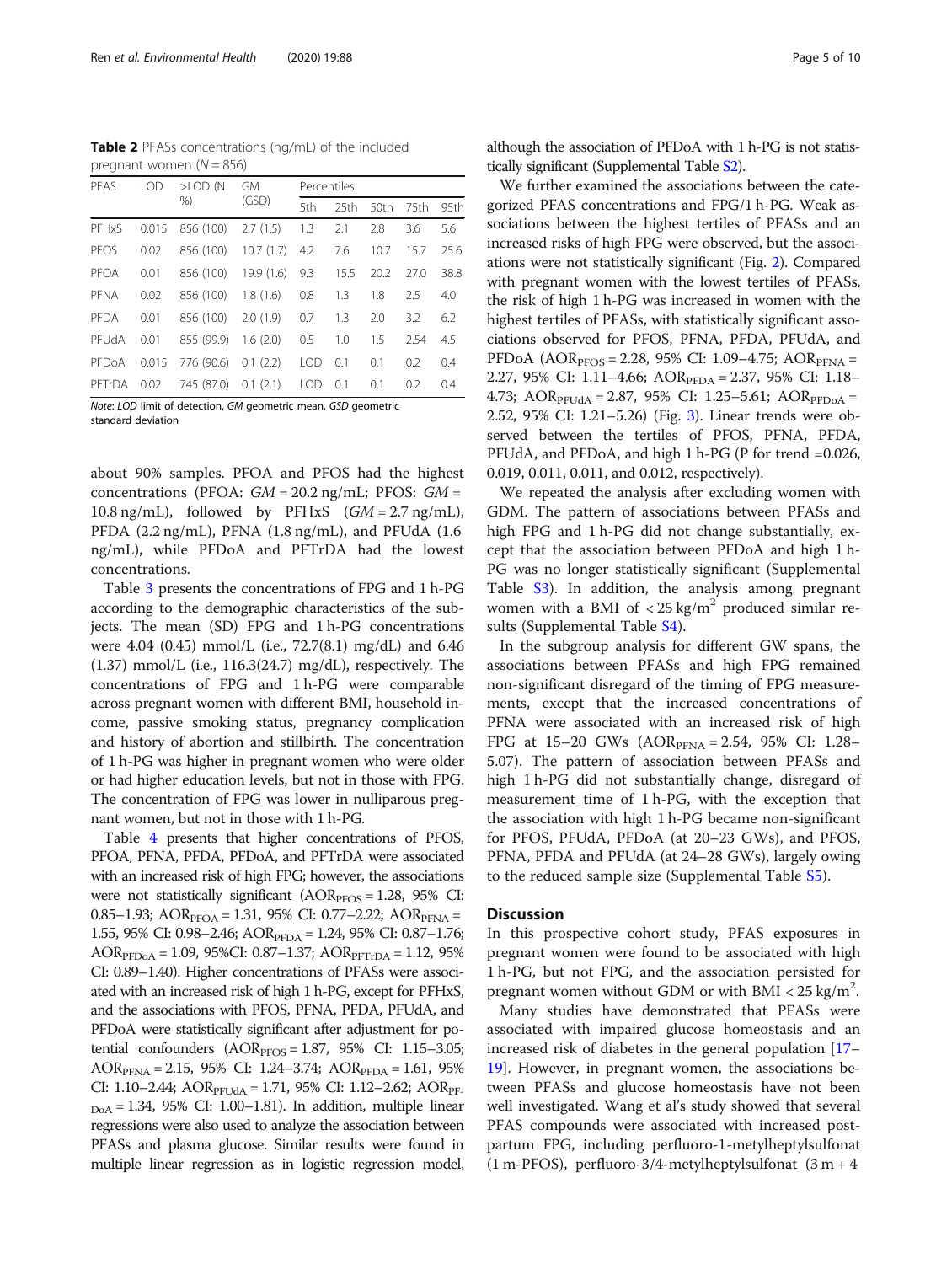<span id="page-5-0"></span>Table 3 The distribution of FPG and 1 h-PG (mmol/L) according to participant's demographic characteristics

| Characteristics                        | $FPG(N = 856)$  |            | 1 h- $PG(N = 705)$ |            |
|----------------------------------------|-----------------|------------|--------------------|------------|
|                                        | $Mean \pm SD$   | $P$ -value | $Mean \pm SD$      | $P$ -value |
| Total                                  | $4.04 \pm 0.45$ |            | $6.46 \pm 1.37$    |            |
| Maternal age at enrollment (years)     |                 | 0.675      |                    | < 0.001    |
| < 25                                   | $4.01 \pm 0.39$ |            | $5.99 \pm 1.28$    |            |
| $25 - 35$                              | $4.04 \pm 0.45$ |            | $6.54 \pm 1.35*$   |            |
| $\geq$ 35                              | $4.08 \pm 0.49$ |            | $6.73 \pm 1.70*$   |            |
| Pre-pregnancy BMI (kg/m <sup>2</sup> ) |                 | 0.854      |                    | 0.097      |
| < 18.5                                 | $4.06 \pm 0.47$ |            | $6.25 \pm 1.38$    |            |
| $18.5 - 24.9$                          | $4.04 \pm 0.44$ |            | $6.52 \pm 1.36$    |            |
| $\geq 25$                              | $4.09 \pm 0.45$ |            | $6.65 \pm 1.43$    |            |
| Maternal education                     |                 | 0.077      |                    | 0.032      |
| Below high school                      | $4.15 \pm 0.44$ |            | $6.05 \pm 1.55$    |            |
| High School                            | $4.05 \pm 0.46$ |            | $6.41 \pm 1.54$    |            |
| College or above                       | $4.02 \pm 0.44$ |            | $6.52 \pm 1.30*$   |            |
| Per capita household income (CNY)      |                 | 0.341      |                    | 0.702      |
| < 4000                                 | $4.05 \pm 0.39$ |            | $6.46 \pm 1.33$    |            |
| 4000-8000                              | $4.05 \pm 0.46$ |            | $6.49 \pm 1.37$    |            |
| > 8000                                 | $3.99 \pm 0.47$ |            | $6.37 \pm 1.39$    |            |
| Passive smoking                        |                 | 0.512      |                    | 0.803      |
| Yes                                    | $4.07 \pm 0.47$ |            | $6.44 \pm 1.40$    |            |
| No                                     | $4.05 \pm 0.43$ |            | $6.47 \pm 1.38$    |            |
| Pregnancy complication                 |                 | 0.725      |                    | 0.146      |
| Yes                                    | $4.28 \pm 0.43$ |            | $6.76 \pm 1.54$    |            |
| No                                     | $4.04 \pm 0.45$ |            | $6.45 \pm 1.39$    |            |
| History of abortion and stillbirth     |                 | 0.156      |                    | 0.426      |
| Yes                                    | $4.25 \pm 0.43$ |            | $6.52\pm1.5$       |            |
| <b>No</b>                              | $4.07 + 0.43$   |            | $6.44 + 1.33$      |            |
| Parity                                 |                 | 0.003      |                    | 0.059      |
| $\mathbf 0$                            | $4.07 \pm 0.48$ |            | $6.43 \pm 1.36$    |            |
| $\geq$ 1                               | $4.15 \pm 0.43$ |            | $6.72 \pm 1.61$    |            |

FPG fasting plasma glucose, 1 h-PG 1 h-plasma glucose after a 50-g oral glucose tolerance test

 $*$ ,  $p$  < 0.05, compared with the first group

m-PFOS), perfluoro-5-metylheptylsulfonat (5 m-PFOS), and PFHxS [[26](#page-9-0)]. The Longitudinal Investigation of Fertility and the Environment (LIFE) study reported that each SD increment in PFOA concentrations was associated with a 1.87-fold increase in GDM risk [\[21\]](#page-8-0). In the Odense Child Cohort study, in metabolically vulnerable pregnant women (i.e., BMI ≥27 kg/m<sup>2</sup>, family history of diabetes mellitus, previous GDM, multiple pregnancy, or delivery of a macrosomic child), PFHxS and PFNA concentrations were associated with impaired glycemic status, however, no associations were found in women with low GDM risk [\[20](#page-8-0)]. It's a pity that the absence of information on history of family diabetes and subjects with previous GDM limited our ability of examining the association in subjects with high risk. Higher concentrations of PFASs in our study may partially contribute to the differences with other studies. In our study, concentrations of most PFASs were much higher than those in the Odense Child Cohort [[20](#page-8-0)], the LIFE Study [[21\]](#page-8-0) and Wang et al' study [[26\]](#page-9-0) except that PFOS is higher in the LIFE Study compared to the current study. The differences in concentrations, as well as outcome indices of impaired glucose homeostasis, timing of measurement and population included make the comparison between these studies difficult; nevertheless, the potential for PFAS exposure to disturb glucose homeostasis has been supported in most studies.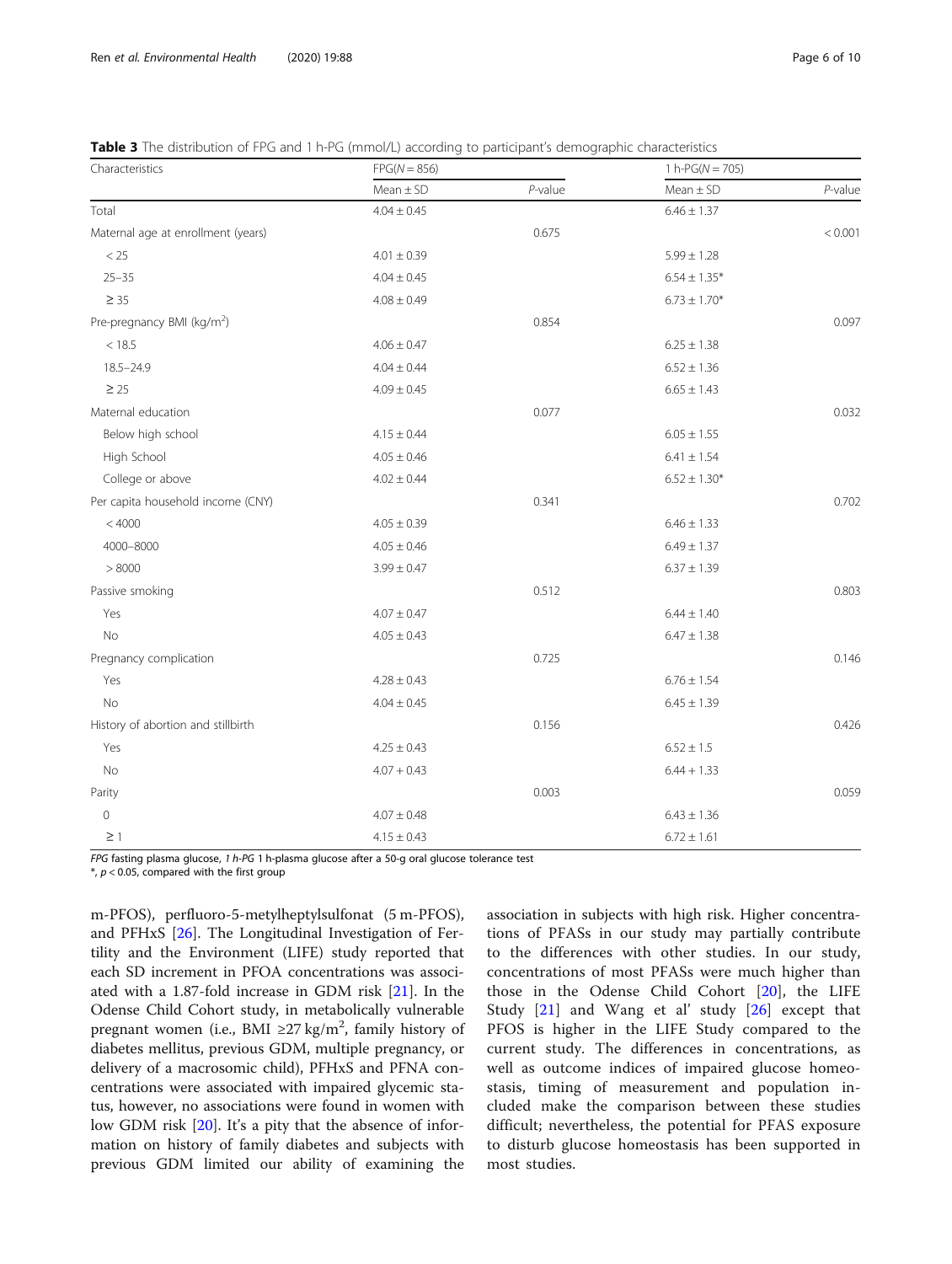| $ln-$<br>PFAS<br>(nq)<br>ml) | $FPG(N = 856)$    |                   |                     | 1 h- $PG(N = 705)$    |  |  |
|------------------------------|-------------------|-------------------|---------------------|-----------------------|--|--|
|                              | COR (95% CI)      | AOR (95% CI)      | COR (95% CI)        | AOR (95% CI)          |  |  |
| PFHxS                        | 1.00(0.61, 1.62)  | 0.89(0.51, 1.55)  | 0.92(0.52, 1.63)    | $0.92$ $(0.45, 1.86)$ |  |  |
| PFOS                         | 1.28 (0.88, 1.85) | 1.28 (0.85, 1.93) | 1.77 (1.15, 2.72)   | 1.87 (1.15, 3.05)     |  |  |
| PFOA                         | 1.39 (0.86, 2.26) | 1.31 (0.77, 2.22) | 1.15(0.67, 1.92)    | 1.40 (0.75, 2.59)     |  |  |
| PFNA                         | 1.54 (1.02, 2.34) | 1.55 (0.98, 2.46) | 1.74 (1.08, 2.78)   | 2.15 (1.24, 3.74)     |  |  |
| PFDA                         | 1.25(0.91, 1.71)  | 1.24(0.87, 1.76)  | 1.52 (1.06, 2.17)   | $1.61$ $(1.10, 2.44)$ |  |  |
| PFUdA                        | 0.99(0.73, 1.34)  | 0.98(0.71, 1.35)  | 1.48 (1.04, 2.12)   | 1.71(1.12, 2.62)      |  |  |
| PFDoA                        | 1.13 (0.92, 1.39) | 1.09(0.87, 1.37)  | 1.28 (1.00, 1.65)   | 1.34 (1.00, 1.81)     |  |  |
| PFTrDA                       | 1.04(0.85, 1.28)  | 1.12(0.89, 1.40)  | $1.12$ (0.88, 1.41) | 1.13(0.87, 1.49)      |  |  |

<span id="page-6-0"></span>Table 4 Association between PFAS concentrations (In-transformed) and high FPG and 1 h-PG in pregnant women

COR crude odds ratio, AOR adjusted odds ratio, CI confidence interval, FPG fasting plasma glucose, 1 h-PG 1 h-plasma glucose after a 50-g oral glucose tolerance test

Models were adjusted for maternal age at enrollment (years), pre-pregnancy BMI (kg/m<sup>2</sup>), per capita household income, education level, passive smoking, pregnancy complication, history of abortion and stillbirth, and parity

Although the underlying mechanism linking PFASs to glucose homeostasis is not yet clear, it has been suggested that inhibition of phosphorylation of protein kinase B (Akt) and the activation of peroxisome proliferator activated receptors (PPARs) may play a role [[10](#page-8-0), [27,](#page-9-0) [28\]](#page-9-0). Studies using animal models and HepG2 cells have indicated that PFAS compounds reduce the expression of the phosphatase and tensin homolog protein and affect the Akt signaling pathway  $[10, 29]$  $[10, 29]$  $[10, 29]$  $[10, 29]$  $[10, 29]$ . The inhibition of Akt, a key mediator of cellular insulin sensitivity, may stimulate gluconeogenesis and hepatic insulin resistance [[29](#page-9-0)]. Both PFOA and PFOS have been certified to affect glucose metabolism by AKT signaling pathway. However, the other PFASs were not investigated in these studies [[10](#page-8-0), [29\]](#page-9-0). In addition, studies have demonstrated that PFASs can bind to and activate the PPAR  $\alpha$  and γ receptors [\[27\]](#page-9-0). PPAR, a nuclear transcription receptor, is known to play essential roles in the regulation of gene expression, glucose homeostasis, fatty acid metabolism, and inflammation [[30](#page-9-0)]. Therefore, PFAS-activated PPAR could disturb glucose homeostasis by influencing insulin resistance [\[28\]](#page-9-0) and in-sulin secretion [\[31](#page-9-0)]. PFOA have the highest potential of PPARα activation than the other PFASs with a shorter carbon chain length (including PFHxS, PFNA, PFDA and PFDoA) [\[32\]](#page-9-0). Moreover, PFAS exposure may interfere with secretion and function of glucocorticoids and thyroid hormones via hypothalamic–pituitary–adrenal axis and hypothalamic–pituitary–thyroid axis, which may further disturb glucose metabolism [[11,](#page-8-0) [33,](#page-9-0) [34](#page-9-0)]. The physiological effects of PFASs on glycemic homeostasis may depend on the potency and concentration of individual PFASs [[28](#page-9-0), [32](#page-9-0)].

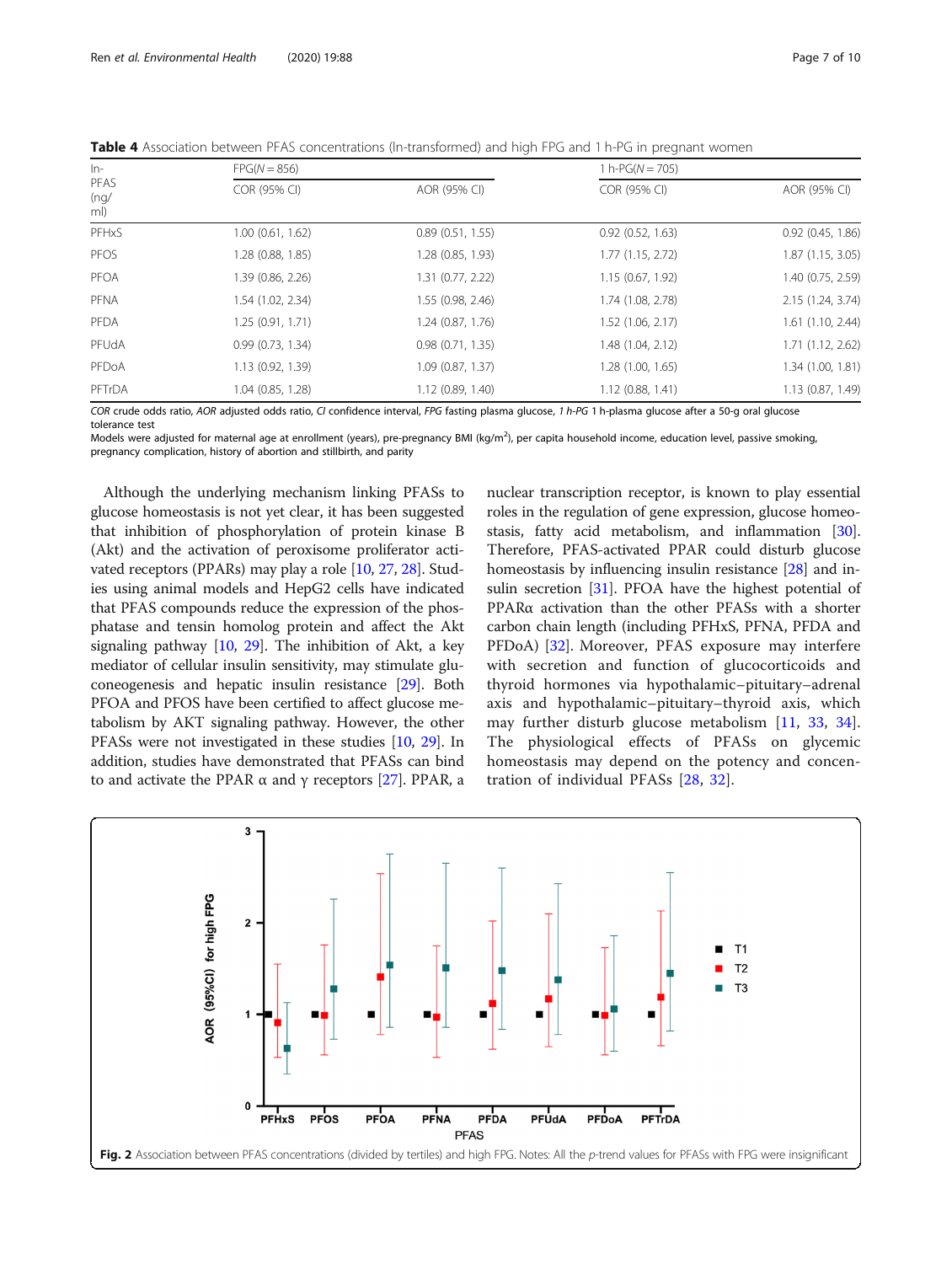<span id="page-7-0"></span>

The strengths of the present study were the prospective nature of the study design, the large sample size, and the measurement of a wide range of PFAS compounds. However, the potential limitations of the study should be considered. First, a considerable proportion of subjects was lost to follow-up, which may have led to selection bias. However, the characteristics of the included subjects were similar to those excluded in terms of age, education, pre-pregnancy BMI, and household income, and thus a substantial selection bias was not expected. Second, the follow-up period from the measurement of PFAS exposure to the endpoints (FPG and 1 h-PG) was short, but the single-point measurement of PFAS concentration may reflect PFAS exposure long before the date of blood collection owing to their long half-life. Third, the relationships between PFASs and blood glucose measures may have been confounded by unmeasured confounders, such as family diabetes history and dietary habits; this should be examined in future studies. In addition, information on maternal active smoking was not collected, since the proportion of active smoking was quite low in Chinese women [\[35](#page-9-0)]. For example, only 0.4% of pregnant women have been exposed to active smoking during pregnancy in a Shanghai Birth Cohort [[36](#page-9-0)]. Thus, the current result is not expected to be severely biased by the un-adjustment of active smoking. Fourth, not all the subjects had information on 1 h-PG after the 50-g OGTT, which may have led to missed cases of GDM and affect the association between PFASs and outcome indices in the sensitivity analysis of pregnant women with GDM. However, the absence of GDM cases, if any, would have attenuated the observed association. Fifth, data for FPG (12–20 GWs) or 1 h-PG (20–28 GWs) were collected over a long time span, and

thus the associations between PFASs and FPG and 1 h-PG may have been confounded by the gestational week. However, we performed subgroup analyses using different GWs spans at glucose measurement, and found that the results did not change significantly.

# Conclusion

Exposure to certain PFASs (i.e., PFOS, PFNA, PFDA, PFUdA, and PFDoA) was associated with an increased risk of high 1 h-PG among pregnant women. Further studies are needed to clarify the effect of PFASs on gestational glycemic homeostasis and the underlying mechanism.

#### Supplementary information

Supplementary information accompanies this paper at [https://doi.org/10.](https://doi.org/10.1186/s12940-020-00640-8) [1186/s12940-020-00640-8](https://doi.org/10.1186/s12940-020-00640-8).

Additional file 1: Table S1. The distribution of gestational week at glucose measurement for the included pregnant women. Table S2. Association between PFAS concentrations (ln-transformed) and high FPG and 1 h-PG using multiple linear regression. Table S3. Association between PFAS concentrations (ln-transformed) and high FPG and 1 h-PG in pregnant women without GDM. Table S4. Association between PFAS concentrations (ln-transformed) and high FPG and 1 h-PG in pregnant women with BMI < 25 kg/m<sup>2</sup>. Table S5. Subgroup analysis of the association between PFAS concentrations (ln-transformed) and high FPG and 1 h-PG in pregnant women by gestational age. Figure S1. Assumed directed acyclic graph for PFASs and plasma glucose.

#### Abbreviations

PFASs: Perfluoroalkyl and polyfluoroalkyl substances; FPG: Fasting plasma glucose; 1 h-PG: One-hour plasma glucose; GWs: Gestational weeks; PFHxS: Perfluorohexane sulfonate; PFOS: Perfluorooctane sulfonate; PFOA: Perfluorooctanoic acid; PFNA: Perfluorononanoic acid; PFDA: Perfluorodecanoic acid; PFUdA: Perfluoroundecanoic acid; PFDoA: Perfluorododecanoic acid; PFTrDA: Perfluorotridecanoic acid; ORs: Odds ratios; CIs: Confidence intervals; GDM: Gestational diabetes mellitus; OGTT: Oral glucose tolerance test; S-MBCS: Shanghai-Minhang Birth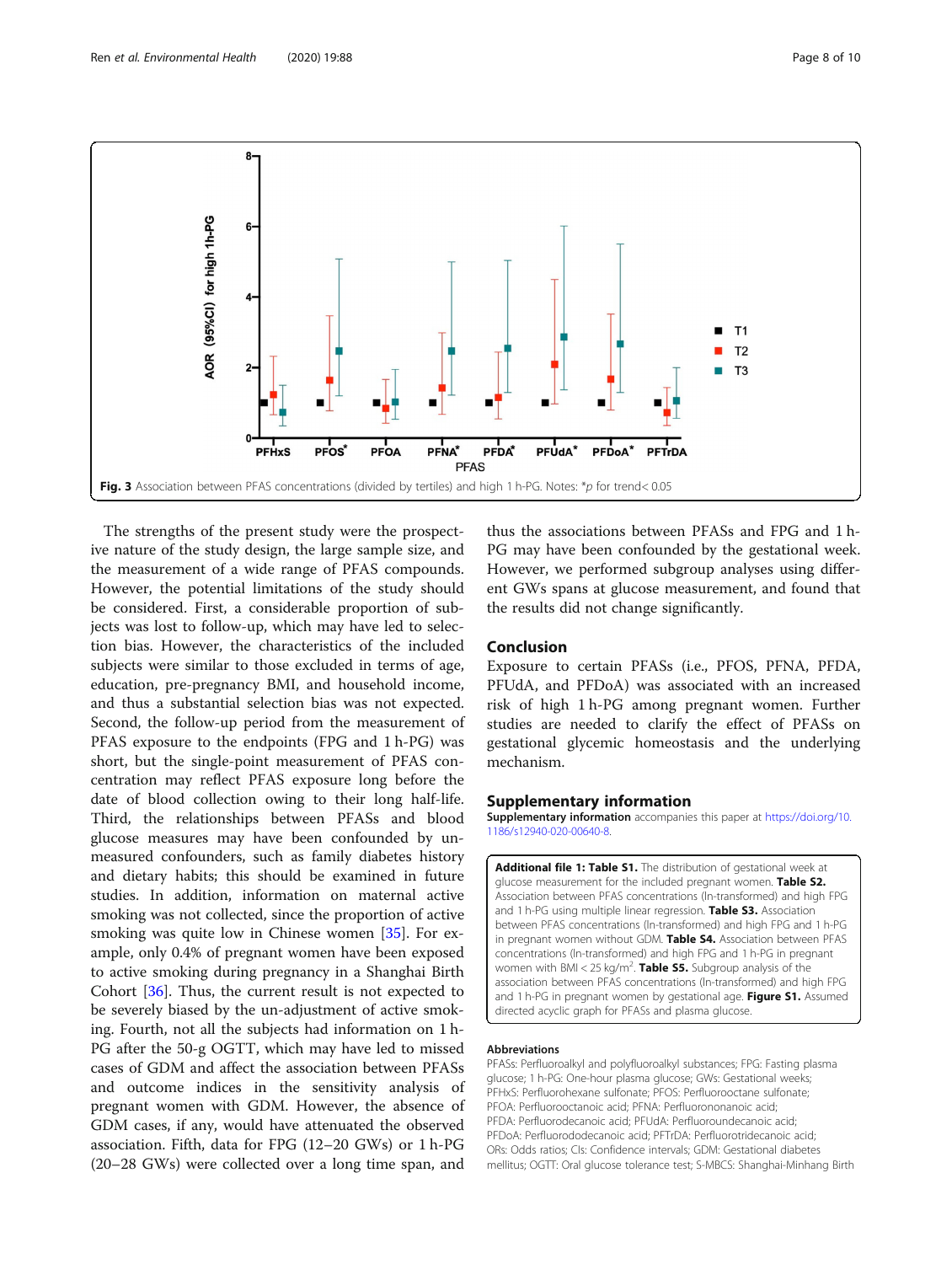<span id="page-8-0"></span>Cohort Study; LOD: Limit of detection; SD: Standard deviations; HOMA-IR: Homeostasis model of assessment for insulin resistance; Akt: Protein kinase B; PPARs: Peroxisome proliferator activated receptors

#### Acknowledgements

The authors thank fieldworkers involved in the survey for their efforts in data collection and quality control and all the pregnant women investigated.

#### Authors' contributions

WY, HL and MM conceived and designed the study. YR, LJ and MM performed data analysis and drafted the article. WY, MM, YR, FY, HL, XS, ZZ and JD revised the manuscript and critically discussed the results. All authors were involved in interpreting the data and approved the final article.

#### Funding

This work was supported by grants from the National key research and development program [grant numbers 2016YFC1000505, 2018YFC1002801]; Shanghai Municipal Commission of Health and Family Planning [grant number 201840184]; Innovation-oriented Science and Technology Grant from NHC Key Laboratory of Reproduction Regulation [grant numbers CX2017–06]; and Shandong Medical and Health Science and Technology Development Project [grant numbers 2018WS060].

#### Availability of data and materials

The datasets used during the current study are available from the corresponding author on reasonable request.

#### Ethics approval and consent to participate

The study was approved by the ethical review committee of Shanghai Institute of Planned Parenthood Research (SIPPR). Written informed consent was obtained before the data collection and analysis, and the survey was conducted in accordance with the Declaration of Helsinki Principles.

#### Consent for publication

Not applicable.

#### Competing interests

The authors declare they have no actual or potential competing financial interests.

#### Author details

<sup>1</sup>Department of Health Statistics, School of Public Health, Weifang Medical University, Weifang, Shandong, China. <sup>2</sup>Minhang District Maternal and Child Health Hospital, Shanghai, China. <sup>3</sup>Department of Global Public Health, Karolinska Institute, Stockholm, Sweden. <sup>4</sup>NHC Key Lab of Reproduction Regulation (Shanghai Institute of Planned Parenthood Research), Fudan University, Shanghai, China.

### Received: 18 May 2020 Accepted: 6 August 2020 Published online: 17 August 2020

#### References

- Lau C, Anitole K, Hodes C, Lai D, Pfahles-Hutchens A, Seed J. Perfluoroalkyl acids: a review of monitoring and toxicological findings. Toxicol Sci. 2007; 99(2):366–94.
- 2. Tittlemier SA, Pepper K, Seymour C, Moisey J, Bronson R, Cao XL, Dabeka RW. Dietary exposure of Canadians to perfluorinated carboxylates and perfluorooctane sulfonate via consumption of meat, fish, fast foods, and food items prepared in their packaging. J Agric Food Chem. 2007;55(8): 3203–10.
- 3. Conder JM, Hoke RA, De Wolf W, Russell MH, Buck RC. Are PFCAs bioaccumulative? A critical review and comparison with regulatory criteria and persistent lipophilic compounds. Environ Sci Technol. 2008;42(4):995–1003.
- 4. Olsen GW, Burris JM, Ehresman DJ, Froehlich JW, Seacat AM, Butenhoff JL, Zobel LR. Half-life of serum elimination of perfluorooctanesulfonate, perfluorohexanesulfonate, and perfluorooctanoate in retired fluorochemical production workers. Environ Health Perspect. 2007;115(9):1298–305.
- Bartell SM, Calafat AM, Lyu C, Kato K, Ryan PB, Steenland K. Rate of decline in serum PFOA concentrations after granular activated carbon filtration at two public water systems in Ohio and West Virginia. Environ Health Perspect. 2010;118(2):222–8.
- 7. Biegel LB, Liu RC, Hurtt ME, Cook JC. Effects of ammonium perfluorooctanoate on Leydig cell function: in vitro, in vivo, and ex vivo studies. Toxicol Appl Pharmacol. 1995;134(1):18–25.
- 8. Fuentes S, Colomina MT, Rodriguez J, Vicens P, Domingo JL. Interactions in developmental toxicology: concurrent exposure to perfluorooctane sulfonate (PFOS) and stress in pregnant mice. Toxicol Lett. 2006;164(1):81–9.
- Seacat AM, Thomford PJ, Hansen KJ, Olsen GW, Case MT, Butenhoff JL. Subchronic toxicity studies on perfluorooctanesulfonate potassium salt in cynomolgus monkeys. Toxicol Sci. 2002;68(1):249–64.
- 10. Yan S, Zhang H, Zheng F, Sheng N, Guo X, Dai J. Perfluorooctanoic acid exposure for 28 days affects glucose homeostasis and induces insulin hypersensitivity in mice. Sci Rep. 2015;5:11029.
- 11. Goudarzi H, Araki A, Itoh S, Sasaki S, Miyashita C, Mitsui T, Nakazawa H, Nonomura K, Kishi R. The Association of Prenatal Exposure to Perfluorinated chemicals with glucocorticoid and androgenic hormones in cord blood samples: the Hokkaido study. Environ Health Perspect. 2017;125(1):111–8.
- 12. Barry V, Winquist A, Steenland K. Perfluorooctanoic acid (PFOA) exposures and incident cancers among adults living near a chemical plant. Environ Health Perspect. 2013;121(11–12):1313–8.
- 13. Lind PM, Salihovic S, van Bavel B, Lind L. Circulating levels of perfluoroalkyl substances (PFASs) and carotid artery atherosclerosis. Environ Res. 2017;152: 157–64.
- 14. Darrow LA, Stein CR, Steenland K. Serum perfluorooctanoic acid and perfluorooctane sulfonate concentrations in relation to birth outcomes in the mid-Ohio Valley, 2005-2010. Environ Health Perspect. 2013;121(10):1207–13.
- 15. Matilla-Santander N, Valvi D, Lopez-Espinosa MJ, Manzano-Salgado CB, Ballester F, Ibarluzea J, Santa-Marina L, Schettgen T, Guxens M, Sunyer J, et al. Exposure to Perfluoroalkyl substances and metabolic outcomes in pregnant women: evidence from the Spanish INMA birth cohorts. Environ Health Perspect. 2017;125(11):117004.
- 16. Zeng XW, Lodge CJ, Dharmage SC, Bloom MS, Yu Y, Yang M, Chu C, Li QQ, Hu LW, Liu KK, et al. Isomers of per- and polyfluoroalkyl substances and uric acid in adults: Isomers of C8 Health Project in China. Environ Int. 2019; 133(Pt A):105160.
- 17. Lin CY, Chen PC, Lin YC, Lin LY. Association among serum perfluoroalkyl chemicals, glucose homeostasis, and metabolic syndrome in adolescents and adults. Diabetes Care. 2009;32(4):702–7.
- 18. Cardenas A, Gold DR, Hauser R, Kleinman KP, Hivert MF, Calafat AM, Ye X, Webster TF, Horton ES, Oken E. Plasma concentrations of per- and Polyfluoroalkyl substances at baseline and associations with glycemic indicators and diabetes incidence among high-risk adults in the diabetes prevention program trial. Environ Health Perspect. 2017;125(10):107001.
- 19. Su TC, Kuo CC, Hwang JJ, Lien GW, Chen MF, Chen PC. Serum perfluorinated chemicals, glucose homeostasis and the risk of diabetes in working-aged Taiwanese adults. Environ Int. 2016;88:15–22.
- 20. Jensen RC, Glintborg D, Timmermann CAG, Nielsen F, Kyhl HB, Andersen HR, Grandjean P, Jensen TK, Andersen M. Perfluoroalkyl substances and glycemic status in pregnant Danish women: the Odense child cohort. Environ Int. 2018;116:101–7.
- 21. Zhang C, Sundaram R, Maisog J, Calafat AM, Barr DB, Buck Louis GM. A prospective study of prepregnancy serum concentrations of perfluorochemicals and the risk of gestational diabetes. Fertil Steril. 2015; 103(1):184–9.
- 22. Valvi D, Oulhote Y, Weihe P, Dalgard C, Bjerve KS, Steuerwald U, Grandjean P. Gestational diabetes and offspring birth size at elevated environmental pollutant exposures. Environ Int. 2017;107:205–15.
- 23. Metzger BE, Gabbe SG, Persson B, Buchanan TA, Catalano PA, Damm P, Dyer AR, Leiva A, Hod M, Kitzmiler JL, et al. International association of diabetes and pregnancy study groups recommendations on the diagnosis and classification of hyperglycemia in pregnancy. Diabetes Care. 2010;33(3):676–82.
- 24. consultation We. Appropriate body-mass index for Asian populations and its implications for policy and intervention strategies. Lancet. 2004;363(9403): 157–63.
- 25. Lee KW, Ching SM, Ramachandran V, Yee A, Hoo FK, Chia YC, Wan Sulaiman WA, Suppiah S, Mohamed MH, Veettil SK. Prevalence and risk factors of gestational diabetes mellitus in Asia: a systematic review and meta-analysis. BMC Pregnancy Childbirth. 2018;18(1):494.